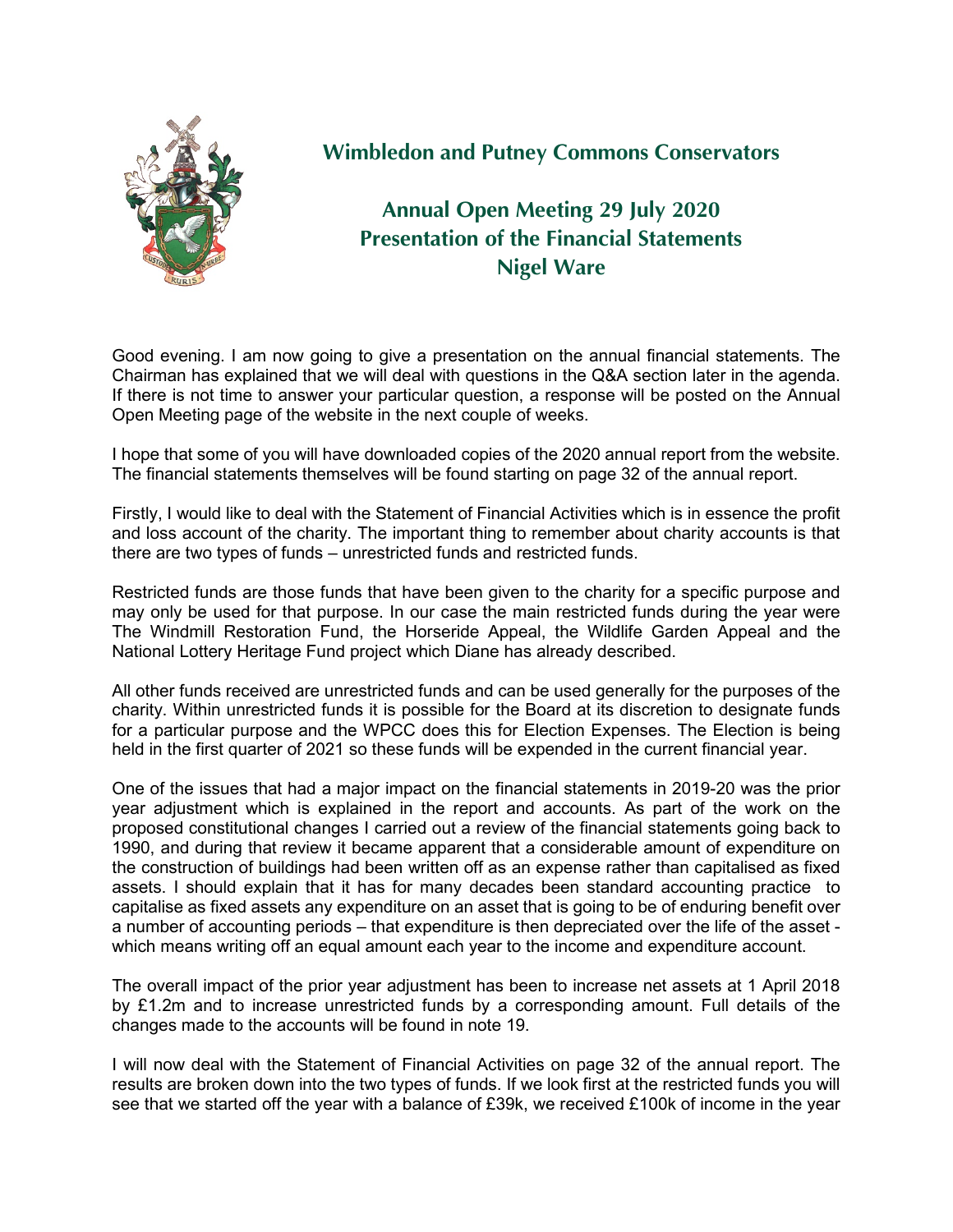and spent £76k leaving a balance of £63k to be carried forward. The largest items of restricted income and expenditure related to the National Lottery Heritage Fund Project.

Moving on to the unrestricted funds. Our income this year was £1,774k which was 3.3% higher than last year. The main component of this increase was an increase of £39k in the levy income. Regrettably, the start of the lockdown in March had quite a negative impact on our sports related income in the last quarter of the financial year.

As I have explained in previous years, a consideration of our expenditure is complicated by the inclusion of a number of non-cash figures relating to the Local Government Pension Scheme, which I shall refer to as the LGPS. By non-cash I mean that these are items which under the relevant accounting standard are required to be charged to the Statement of Financial Activities but do not result in us having to make a physical payment to the pension scheme in respect of them. These additional non-cash costs amounted £348k in the year ended 31 March 2020. If you turn to page 17 of the annual report, you will see that we have summarised the statement of financial activities in order to distinguish these non-cash LGPS costs. Ignoring these additional costs our expenditure on unrestricted funds was £1,738k which was an increase of 4.2% in comparison with the previous year.

The main increases in expenditure were:

- \* £20k of repair and improvement works at the Richardson Evans Memorial Playing Fields buildings;
- \* Professional fees of £27k relating to a project to consider the possibilities for re-developing the pavilion at the playing fields, and
- \* An increase in depreciation charges of £23k

The overall result for the year was an operating profit of £36k before the non-cash items relating to the LGPS.

Taking the non-cash items into account we ended up with net expenditure of £312k for the year to which we add a loss on our investment portfolio of £89k and then deduct an actuarial gain on the LGPS of £528k which leaves us with a net increase in unrestricted funds of £127k for the year. The loss on the investment portfolio has been recouped after the year end as a result of the rise in the financial markets.

Turning now to the balance sheet which you will find on page 33. The charity's net assets before the LGPS liability were £3.1m at the year-end which has increased substantially from the previously reported figures as a result of the prior year adjustment that I described earlier. We then have the pension scheme liability of £2.5m which reduces the net assets to £546k. The pension liability has gone down this year by £180k as a result of the large actuarial gain that arose during the year.

The cash flow statement on page 34 shows that our cash balances increased by £39k during the year which left us with bank balances at the year-end of £332k. I have explained in the trustees' report that we realised £100k from our investment portfolio in February 2020, fortunately shortly before the markets crashed, to provide funds for the anticipated expenditure on constitutional reform. In the event, the constitutional reform has been put on hold as a result of Covid-19 so the funds raised are being used to support our cash flow during the period of reduced income arising as a result of the lockdown.